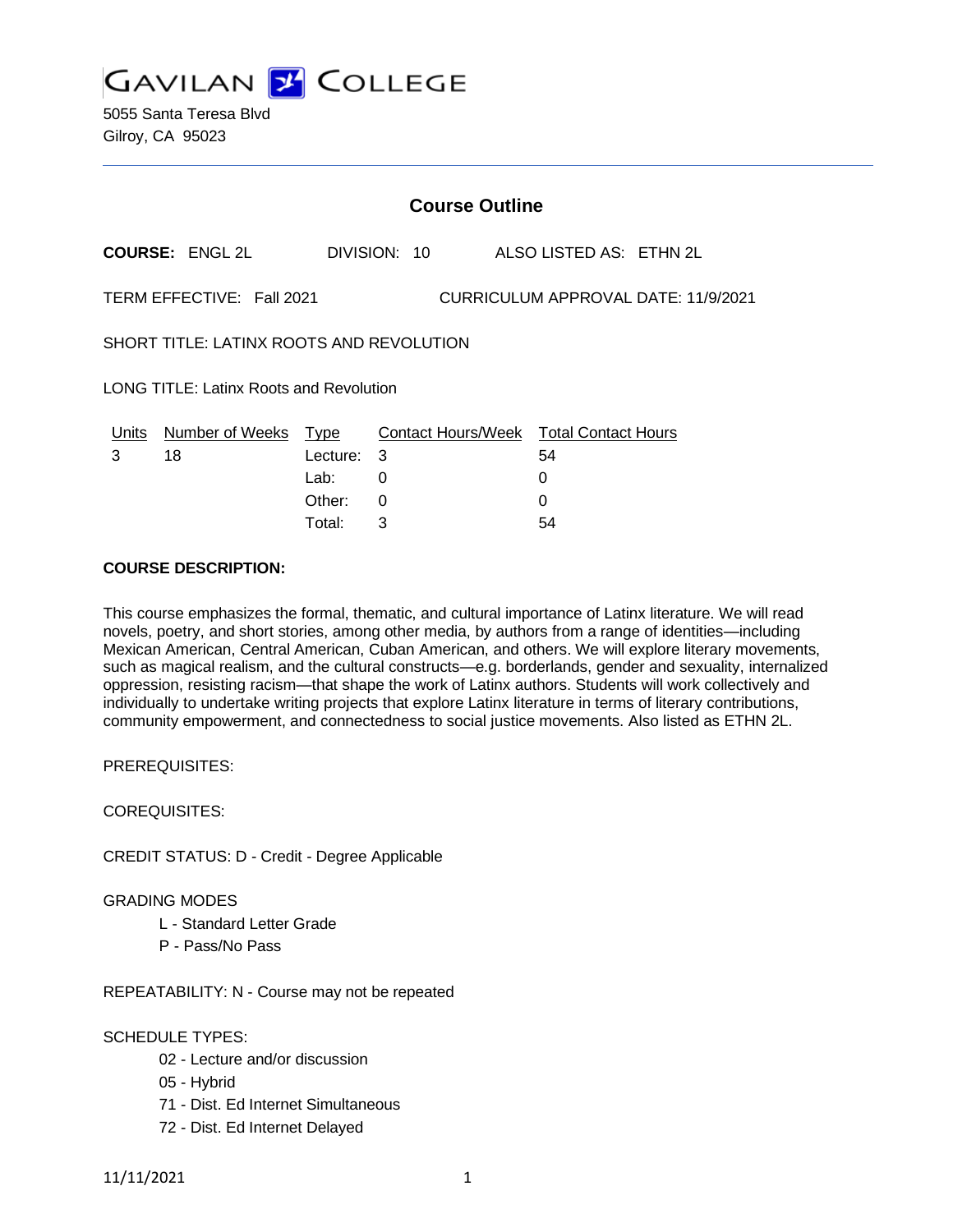# **STUDENT LEARNING OUTCOMES:**

By the end of this course, a student should:

1. Examine Latinx literature as a means to understand historic and contemporary issues of race, racism, and resistance.

2. Analyze Latinx literature within a critical framework.

3. Understand and analyze the historical, social, and cultural value of Latinx works of literature.

### **COURSE OBJECTIVES:**

1. Describe how Latinx authors, works, and readers contribute to anti-racist practices and movements to build a diverse, just, and equitable society beyond the classroom.

2. Describe how struggle, resistance, social justice, solidarity, and liberation are represented in the Latinx literature and are relevant to current social issues in the Latinx community.

3. Critically discuss the representation in Latinx literature of the intersection of race and ethnicity with other forms of difference affected by hierarchy and oppression, such as class, gender, sexuality, religion, spirituality, national origin, immigration status, ability, and/or age.

4. Analyze critical events in the histories, cultures, and intellectual traditions, lived-experiences and social struggles as represented in Latinx literature with a particular emphasis on agency and group-affirmation.

5. Analyze and articulate concepts of ethnic studies in Latinx literature, including but not limited to race and ethnicity, racialization, equity, ethno-centrism, white supremacy, self-determination, liberation, decolonization and anti-racism

# **CONTENT, STUDENT PERFORMANCE OBJECTIVES, OUT-OF-CLASS ASSIGNMENTS**

Curriculum Approval Date: 11/9/2021

5 Hours

Introduction, with an examination of gender, to the first Chicanx writers in the context of American colonization of Texas which set in motion profound changes for the native Mexican populations including property loss, political and economic subordination, and assaults on both cultural and religious practices.

Introduction of groundbreaking Latinx writers and their cultural and literary influence on Latinx American authors.

5 Hours

Students will be introduced to and will practice applying political literary theories--such as postcolonial criticism, culture studies, new historicism, feminist criticism, psychoanalysis, Marxist criticism, and lesbian, gay, and queer criticism--to Latinx works of literature.

7 Hours

Borders

Students will explore and problematize the creation and conceptualizations of the border(lands) in twentieth and twenty-first century Chicanx and Latinx literature from a range of genres and cultural expressions including poetry, fiction, memoirs, novels, film, and performance, along with recent literary and cultural theory works.

7 Hours

**Immigration** 

Through literature, we will explore how immigration politics and economics have shaped the lives of Latinx Americans with themes including, but not limited to: nationalism and citizenship, exploitation of labor, discrimination and racism, identity and fluidity, social inequality, cultural citizenship, border politics and violence.

7 Hours

**Culture** 

We will explore how Latinx literature both reflects and creates culture as writers navigate both physical and conceptual borderlands. The role mainstream American pop culture plays in the perpetuation of eurocentrism, white supremacy, exclusion, and the stereotyping of Latinx Americans will be examined in contrast to Latinx literature, pop culture, and the real lives and experiences of the Latinx community.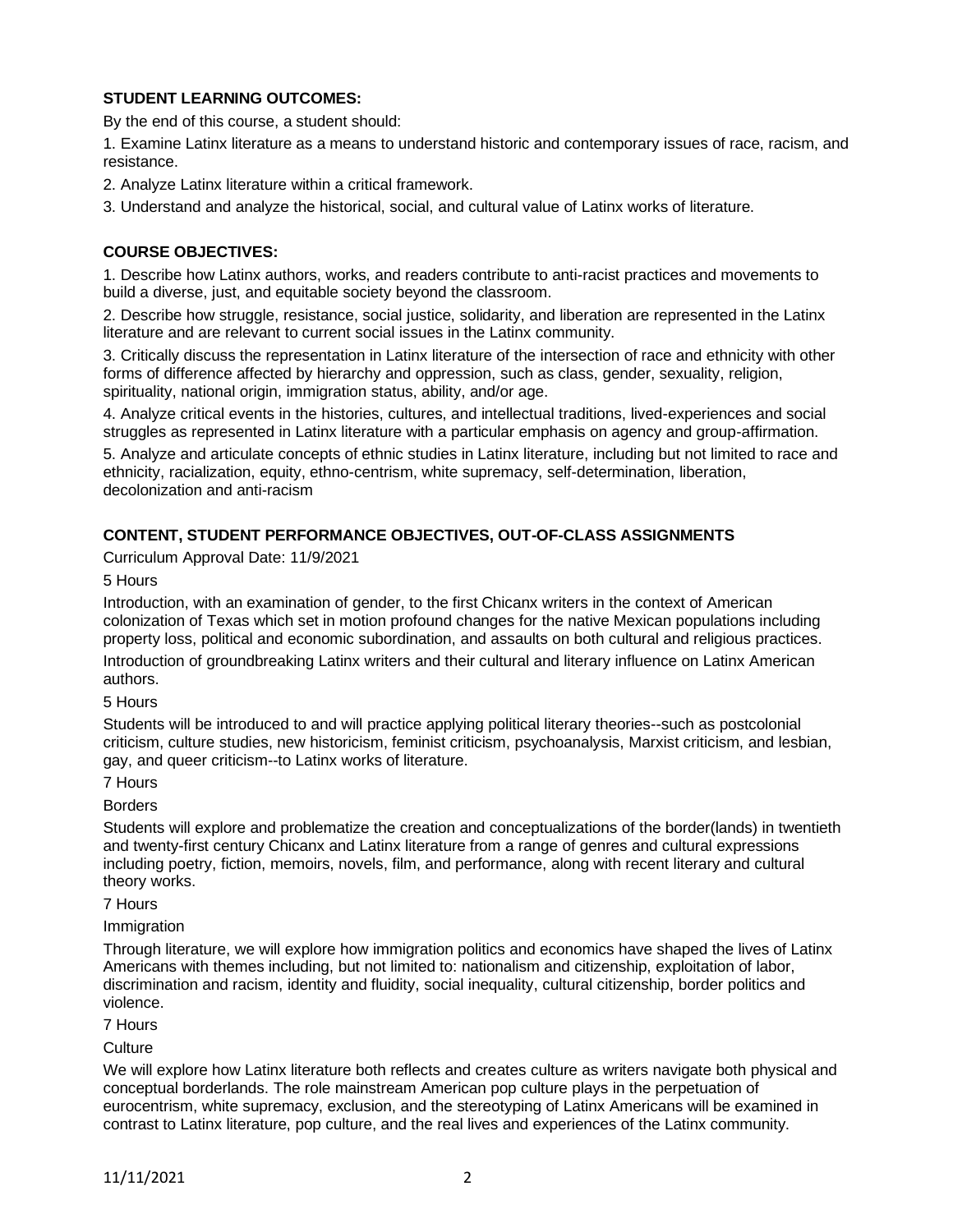### 7 Hours

Family, Gender, and Language

We will explore themes of acculturation, familismo, machismo, and marianismo within Latinx literature and the way writers from immigrant and American-born backgrounds navigate gender roles and the pressures of American society. Of particular importance is how Latinx Americans live in two realms--Spanish and English--and have created a space for a third realm (Spanglish). Racism, particularly in education and the workplace, will be examined for its influence on family dynamics, language, and gender.

### 7 Hours

Crime and Punishment

We will examine the relationship between crime and Latinx literature: how writers use stories about the law to express ideas of humanity and their views of the criminal justice system; and the interplay between law and morality. We will explore how the systematic and blatant racism of the legal system impacts undocumented immigrants, males in disenfrancished/gang-affiliated communities, and women and children who suffer abuse.

### 7 Hours

### Identity and Resistance

In response to social movements such as MEChA, feminism, LGBTQ+, and abolishing ICE, we will explore how Latinx literature both reflects and advocates for social change, not only transforming a racist society but traditionally held beliefs and practices in Latinx culture. We will seek to understand how writers have reimagined borders and claimed a unique and authentic voice in the fight for social justice.

2 Hours

Final Exam

# **METHODS OF INSTRUCTION:**

Lectures, seminars, textbooks, discussion.

### **OUT OF CLASS ASSIGNMENTS:**

Required Outside Hours: 108 Assignment Description: Readings, Essays, Research Papers and Projects, Seminar Projects

### **METHODS OF EVALUATION:**

Writing assignments Percent of total grade: 60.00 % Essays, Journals, Discussion Boards Other methods of evaluation Percent of total grade: 40.00 % Presentations, Criticism Projects, Research Projects, Group Projects, Seminar Group Work.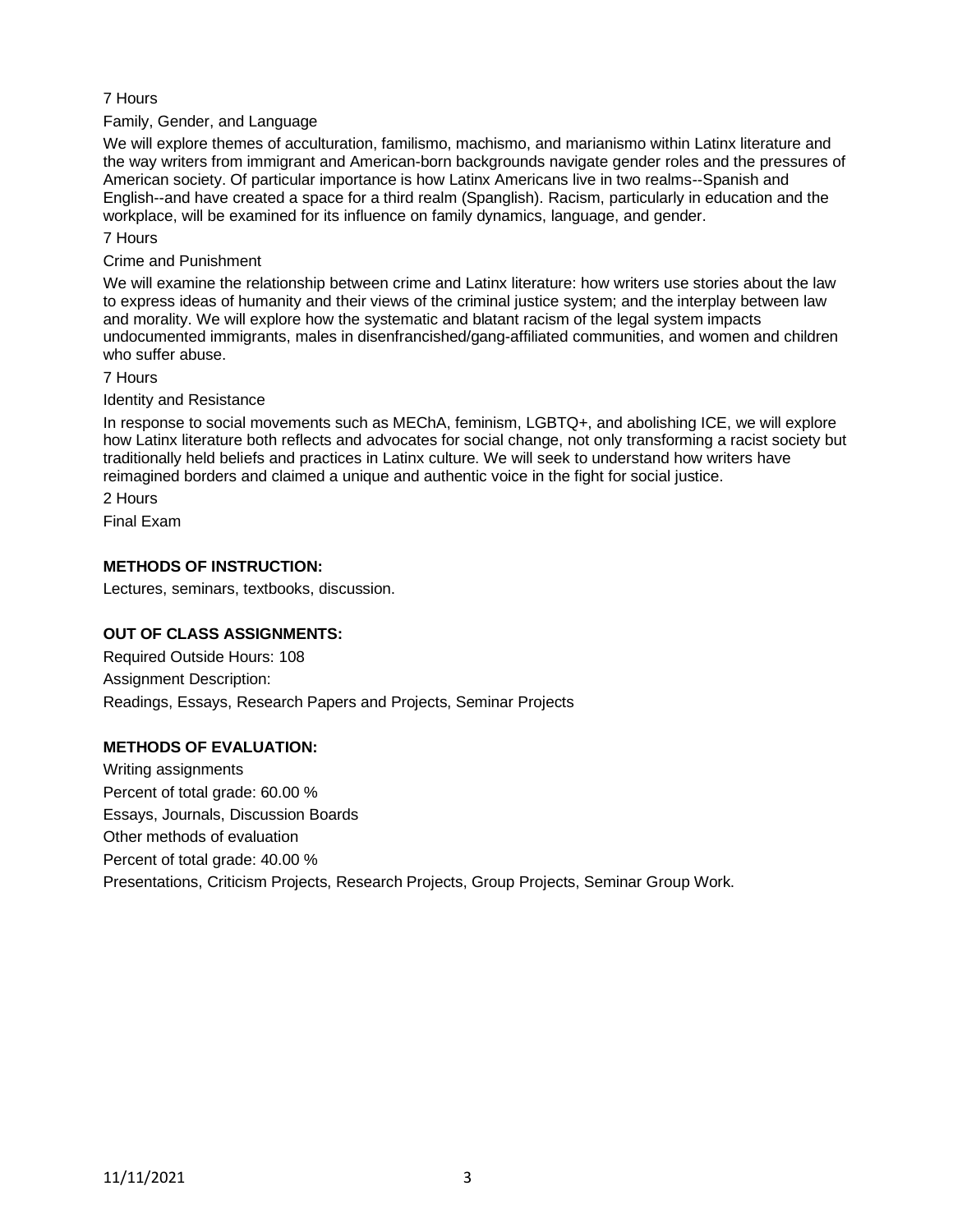# **REPRESENTATIVE TEXTBOOKS:**

Anzaldua, Gloria. . Borderlands/ La Frontera.. San Francisco, CA: Aunt Lute Books,2012. This is a classic Latino literary text. ISBN: 978-1879960855 Reading Level of Text, Grade: 11 Verified by: Christina Salvin Daisy Hernandez. Cup of Water Under My Bed. Boston, MA: Beacon Press,2015. This is a classic Latino literary text. ISBN: 978-0807062920 Reading Level of Text, Grade: 11 Verified by: Christina Salvin Jimmy Santiago Baca. C-Train and 13 Mexicans. Greenwich Village, New York: Grove Press,2002. This is a classic Latino literary text. ISBN: 978-0802139474 Reading Level of Text, Grade: 11 Verified by: Christina Salvin Stephanie Fetta. The Chicano Latino Literary Prize: An Anthology of Prize Winning Fiction, Poetry, and Drama. Houston: Arte Publico Press,2008. This text contains classic Latino literature ISBN: 9781558855113 Reading Level of Text, Grade: 11 Verified by: Christina Salvin